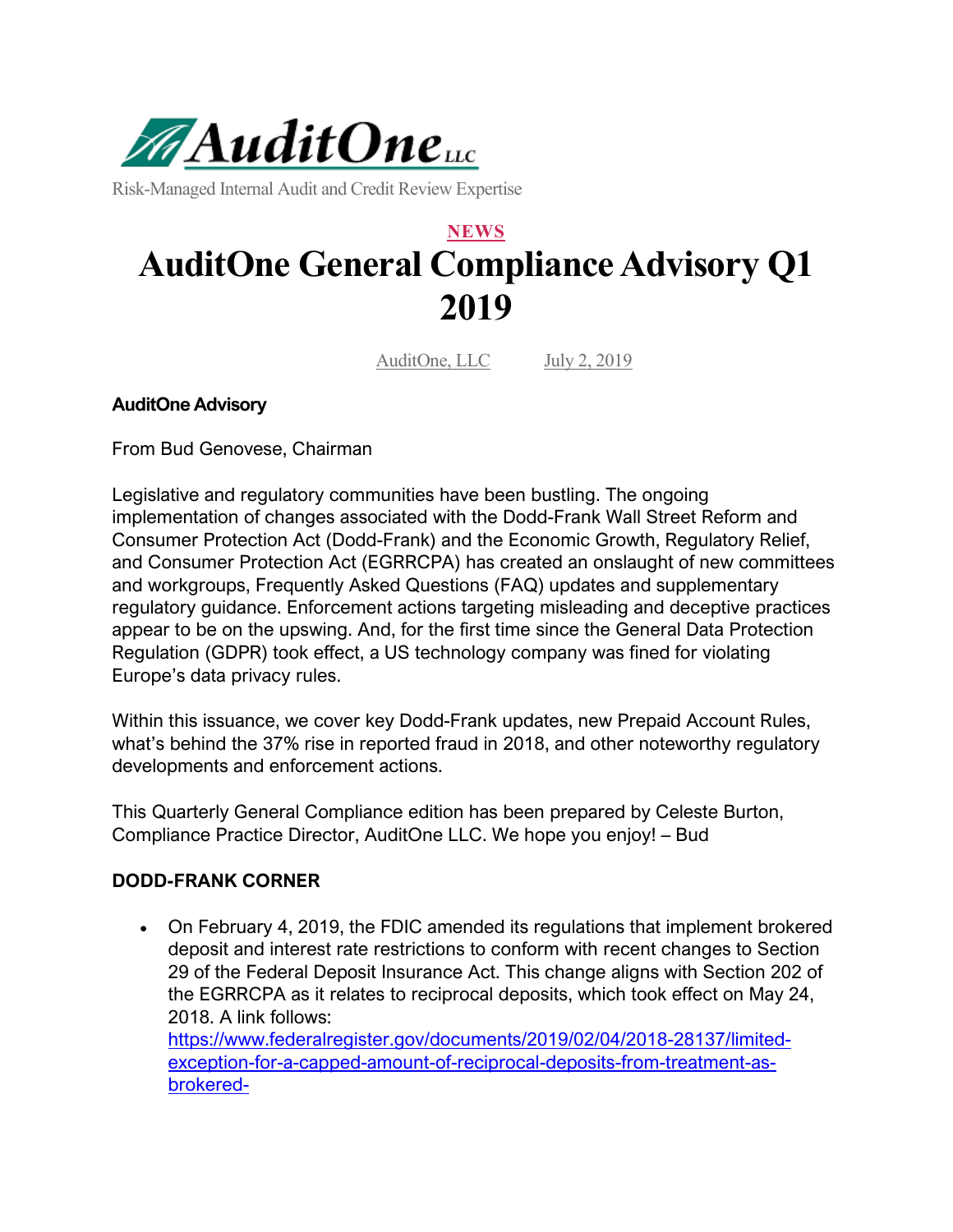[deposits?utm\\_campaign=subscription%20mailing%20list&utm\\_source=federalre](https://www.federalregister.gov/documents/2019/02/04/2018-28137/limited-exception-for-a-capped-amount-of-reciprocal-deposits-from-treatment-as-brokered-deposits?utm_campaign=subscription%20mailing%20list&utm_source=federalregister.gov&utm_medium=email) [gister.gov&utm\\_medium=email](https://www.federalregister.gov/documents/2019/02/04/2018-28137/limited-exception-for-a-capped-amount-of-reciprocal-deposits-from-treatment-as-brokered-deposits?utm_campaign=subscription%20mailing%20list&utm_source=federalregister.gov&utm_medium=email)

• On March 8, 2019, the FDIC Board approved a final rule rescinding and removing Part 350 of the FDIC's regulations, which is entitled "Disclosure of Financial and Other Information by FDIC Insured State Nonmember Banks". The FDIC's step to eliminate unnecessary or redundant regulations is consistent with the objectives of Section 2222 of the Economic Growth and Regulatory Paperwork Reduction Act of 1996. A link follows:

<https://www.fdic.gov/news/news/financial/2019/fil19014.html>

- On February 25, 2019, the Federal Reserve Bank (FRB) released scenarios that banks and supervisors will use for 2019 Comprehensive Capital Analysis and Review (CCAR) and Dodd- Frank Stress Test exercises. A link follows: [https://www.federalreserve.gov/newsevents/pressreleases/bcreg20190205b.htm.](https://www.federalreserve.gov/newsevents/pressreleases/bcreg20190205b.htm)
- On February 4, 2019, the FDIC and FRB issued an Advisory to make financial institutions aware of an amendment to Section 623 of the Fair Credit Reporting Act (FCRA) that gives consumers the opportunity to rehabilitate a Private Education Loan with a previously reported default under certain conditions. Specifically, financial institutions that choose to establish a private education loan rehabilitation program under Section 602 of EGRRCPA that satisfies the statutory requirements, including written approval of the terms and conditions from their federal regulatory agency, are entitled to a safe harbor from potential claims under the FCRA related to removal of the reported default. The FIL is available at: [https://www.fdic.gov/news/news/financial/2019/fil19005.pdf.](https://www.fdic.gov/news/news/financial/2019/fil19005.pdf)
- The Dodd-Frank Act requires the Consumer Financial Protection Bureau (CFPB) to conduct an assessment of each significant rule and to publish a report of its assessment no later than five years after the effective date of the significant rule. Before publishing a report of its assessment, the CFPB shall invite public comment on recommendations for modifying, expanding or eliminating the rule. Recent issuances follow:**Ability-to-Repay and Qualified Mortgage Rule** [https://files.consumerfinance.gov/f/documents/cfpb\\_ability-to-repay-qualified](https://files.consumerfinance.gov/f/documents/cfpb_ability-to-repay-qualified-mortgage_assessment-report.pdf)[mortgage\\_assessment-report.pdf](https://files.consumerfinance.gov/f/documents/cfpb_ability-to-repay-qualified-mortgage_assessment-report.pdf) .

# **RESPA Servicing Rule**

[https://files.consumerfinance.gov/f/documents/cfpb\\_mortgage-servicing-rule](https://files.consumerfinance.gov/f/documents/cfpb_mortgage-servicing-rule-assessment_report.pdf)[assessment\\_report.pdf.](https://files.consumerfinance.gov/f/documents/cfpb_mortgage-servicing-rule-assessment_report.pdf)

# **NEW PREPAID ACCOUNT RULES HAVE ARRIVED**

Effective April 1, 2019, the CFPB amended Regulations E and Z to extend consumer protections to prepaid accounts. These amendments are known as the Prepaid Accounts Rule and apply to the following: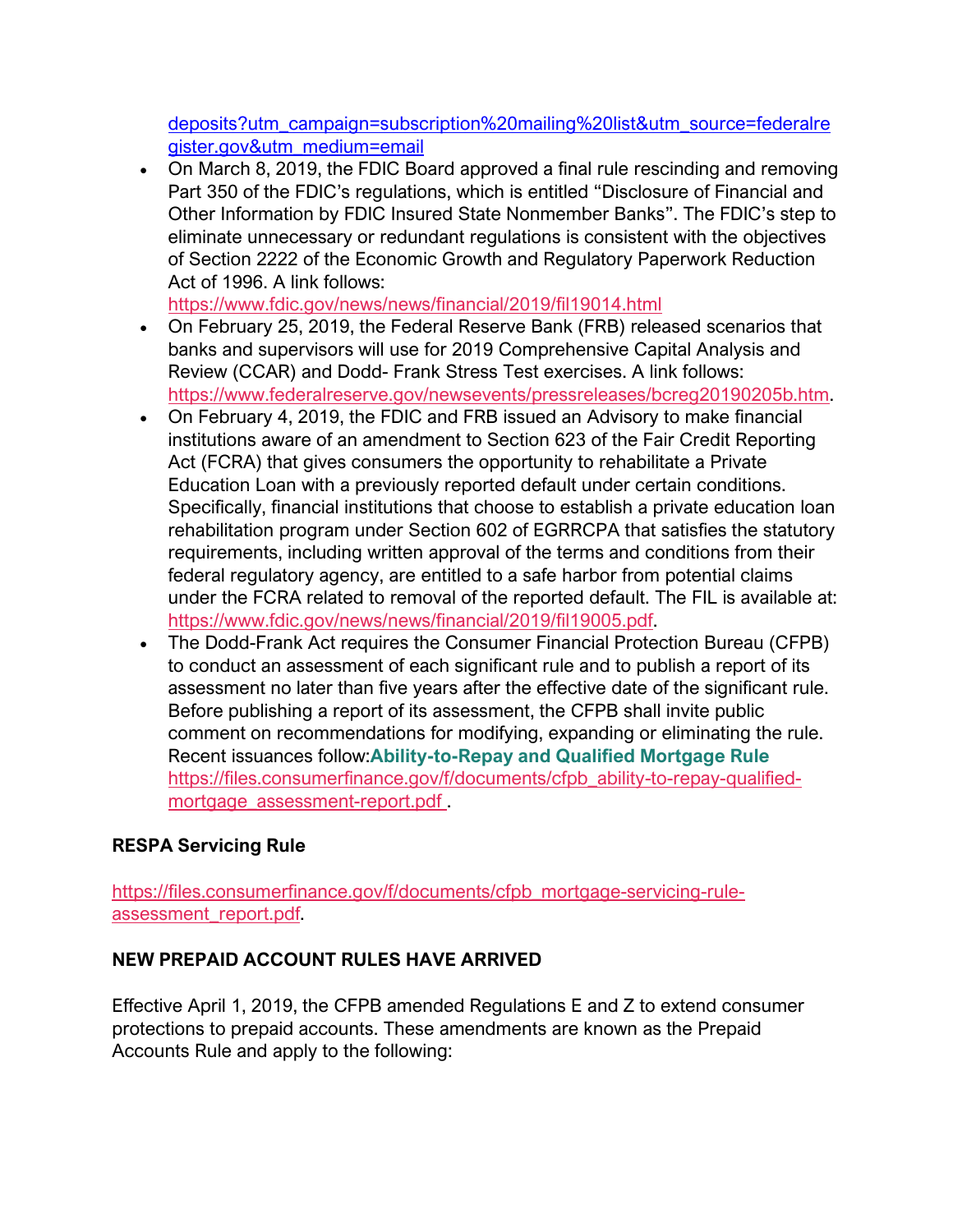- An account that is marketed or labeled as "prepaid" and is redeemable upon presentation at multiple, unaffiliated merchants for goods and services or usable at automated teller machines (ATMs); or
- An account that meets all of the following: (1) Is issued on a prepaid basis in a specified amount or is capable of being loaded with funds after issuance; (2) Whose primary function is to conduct transactions with multiple, unaffiliated merchants for goods or services, to conduct transactions at ATMs, or to conduct person-to-person (P2P) transfers; and

(3) Is not a checking account, a share draft account, or a negotiable order of withdrawal (NOW) account.

However, an account that satisfies one or both of these tests is not a prepaid account if it is any of the following:

- An account loaded only with funds from a health savings account, flexible spending arrangement, medical savings account, health reimbursement arrangement, dependent care assistance program, or transit or parking reimbursement arrangement;
- An account that is directly or indirectly established through a third party and loaded only with qualified disaster relief payments; a gift certificate; a store gift card; a loyalty, award, or promotional gift card; a general-use prepaid card that is both marketed and labeled as a gift card or gift certificate; or an account established for distributing needs-tested benefits in a program established under state or local law or administered by a state or local agency.

# Additionally:

- The P2P functionality of an account established by or through the U.S. government is not a prepaid account if the account's primary function is to conduct closed-loop transactions on U.S. military installations or vessels, or similar government facilities.
- Under the existing definition of account in Regulation E, an account is subject to Regulation E only if it is established primarily for a personal, household, or family purpose. Therefore, an account established for a commercial purpose is not deemed a prepaid account.
- Under the existing definition in Regulation E, an account held under a bona fide trust agreement is not an account subject to Regulation E and is therefore not deemed a prepaid account.

## **Available Resources**

Regulators developed the following chart to help institutions determine Prepaid Account Coverage: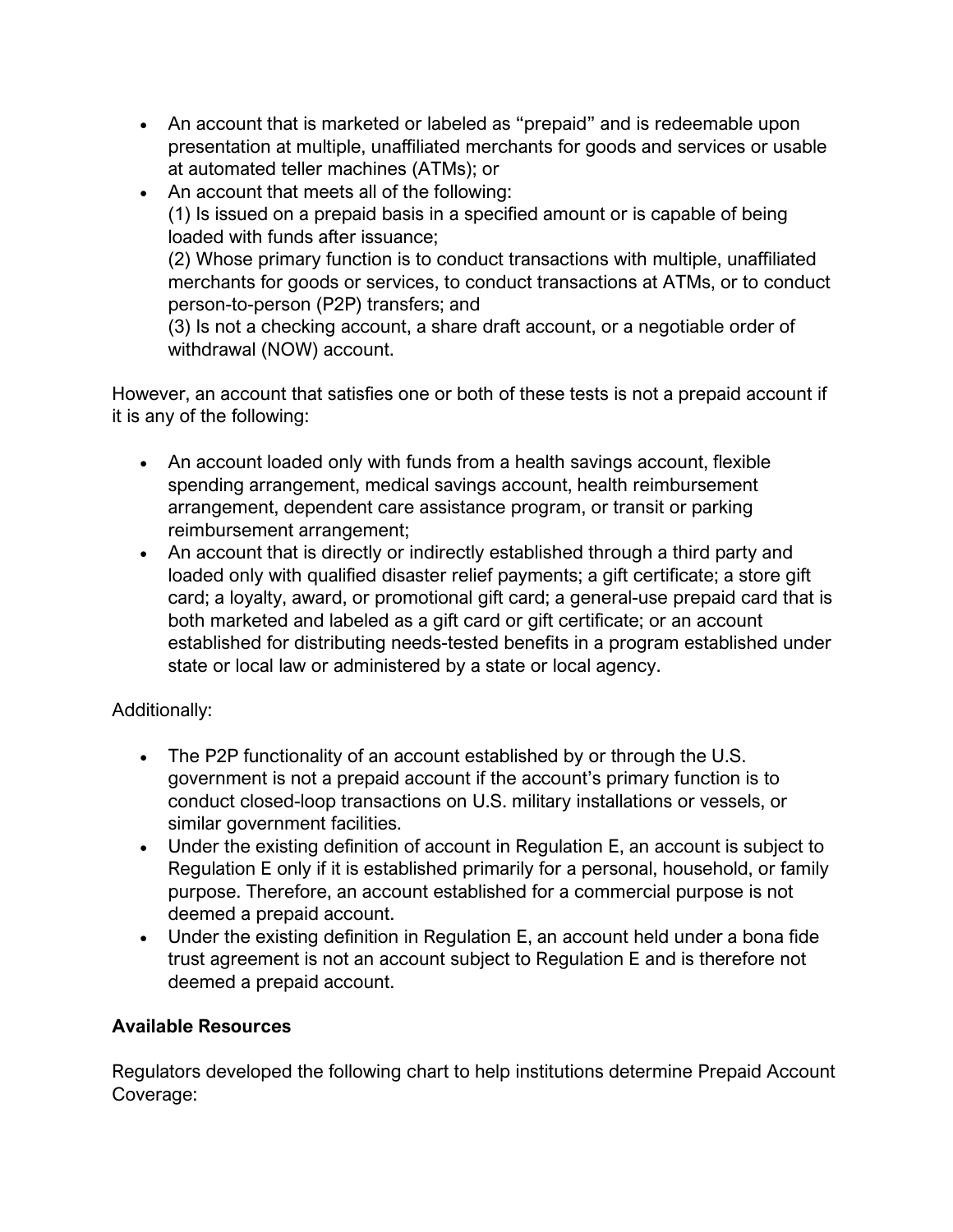## [https://files.consumerfinance.gov/f/documents/Prepaid\\_coveragechart\\_v1\\_10052016.pd](https://files.consumerfinance.gov/f/documents/Prepaid_coveragechart_v1_10052016.pdf) [f.](https://files.consumerfinance.gov/f/documents/Prepaid_coveragechart_v1_10052016.pdf)

# Technical specifications can be accessed here:

[https://www.federalregister.gov/documents/2019/03/06/2019-03852/technical](https://www.federalregister.gov/documents/2019/03/06/2019-03852/technical-specifications-for-submissions-to-the-prepaid-account-agreements-database?utm_campaign=subscription%20mailing%20list&utm_source=federalregister.gov&utm_medium=email)[specifications-for-submissions-to-the-prepaid-account-agreements](https://www.federalregister.gov/documents/2019/03/06/2019-03852/technical-specifications-for-submissions-to-the-prepaid-account-agreements-database?utm_campaign=subscription%20mailing%20list&utm_source=federalregister.gov&utm_medium=email)[database?utm\\_campaign=subscription%20mailing%20list&utm\\_source=federalregister.](https://www.federalregister.gov/documents/2019/03/06/2019-03852/technical-specifications-for-submissions-to-the-prepaid-account-agreements-database?utm_campaign=subscription%20mailing%20list&utm_source=federalregister.gov&utm_medium=email) [gov&utm\\_medium=email.](https://www.federalregister.gov/documents/2019/03/06/2019-03852/technical-specifications-for-submissions-to-the-prepaid-account-agreements-database?utm_campaign=subscription%20mailing%20list&utm_source=federalregister.gov&utm_medium=email)

## **Effective Dates**

- On Jan. 25, 2018, the CFPB issued a final rule modifying several aspects of the prepaid accounts rule and extending the overall effective date to April 1, 2019.
- On Feb. 27, 2019, the CFPB issued technical specifications for submissions of prepaid account agreements pursuant to the prepaid accounts rule.

The Prepaid Rule does not require financial institutions to pull and replace prepaid account access devices or packaging materials that were manufactured, printed, or otherwise produced in the normal course of business prior to October 1, 2017. The Prepaid Rule does, however, require in certain circumstances that financial institutions provide to consumers notice of certain changes in terms and updated initial disclosures as a result of the Prepaid Rule taking effect. However, the Prepaid Rule provides an accommodation for financial institutions that, on the effective date, do not have readily accessible data necessary to comply with the full requirements for providing electronic and written account transaction histories or summary totals of fees. A financial institution may make available such histories and summary totals using the data for the time period it has until it has accumulated the data necessary to fully comply with the requirements.

# **EU & US PRIVACY INTERSECT**

For the first time since the regulation took effect, a US technology company was fined for violating Europe's data privacy rules. Although this applies most directly to the technology sector, expanded mechanisms for loan offerings increase the possibility of unknown applicability. It's certainly worth a closer look at privacy disclosure language for nuances, particularly as talk of a US equivalent to the GDPR seems to be picking up steam.

A link follows: [https://www.latimes.com/business/technology/la-fi-tn-google-france-data](https://www.latimes.com/business/technology/la-fi-tn-google-france-data-privacy-20190121-story.html)[privacy-20190121-story.html](https://www.latimes.com/business/technology/la-fi-tn-google-france-data-privacy-20190121-story.html)

# **DID YOU KNOW? …**

According to the Federal Trade Commission (FTC), people reported losing \$1.48 billion to fraud last year – an increase of 38% over 2017. Some interesting highlights: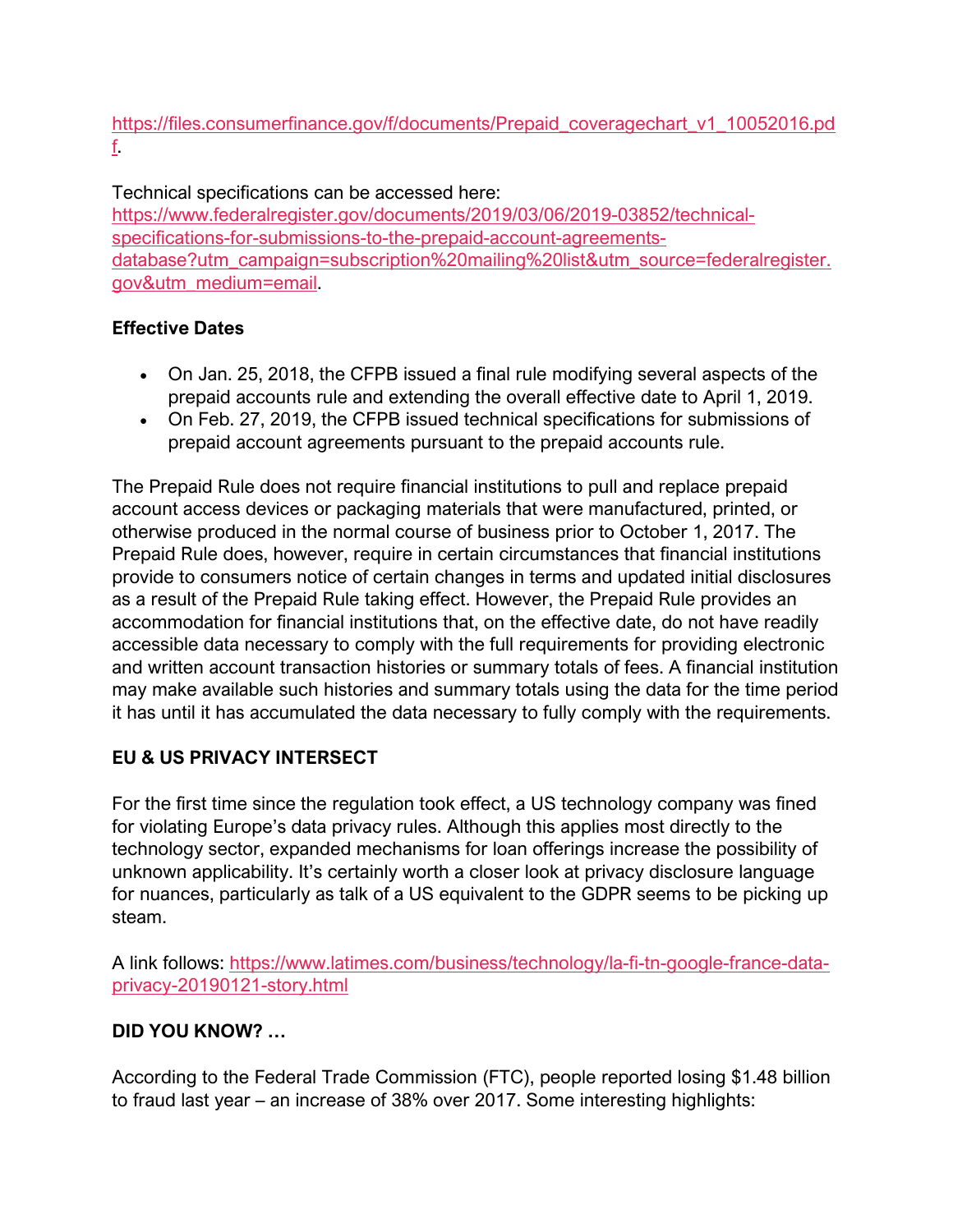- Ranked at the top were imposter scams, debt collection, and identity theft.
- The age of those that formally reported fraud may surprise you: 43% of people in their 20s reported a loss to that fraud, while only 15% of people in their 70s did.
- Scammers like to get money by wire transfer for a total of \$423 million last year. That was the most of any payment method reported, but we also saw a surge of payments with gift and reload cards – a 95% increase in dollars paid to scammers in 2017.
- Credit card fraud on new accounts was up 24%. In fact, misusing someone's information to open a new credit card account was reported more often than any other forms of identity theft in 2018.
- The top three states for fraud were Florida, Georgia and Nevada. The top three for identity theft reports were Georgia, Nevada and California.

A link to the study follows: [https://www.ftc.gov/news-events/blogs/business](https://www.ftc.gov/news-events/blogs/business-blog/2019/02/top-frauds-2018)[blog/2019/02/top-frauds-2018](https://www.ftc.gov/news-events/blogs/business-blog/2019/02/top-frauds-2018)

# **OTHER COMPLIANCE NEWS & DEVELOPMENTS**

## **Bureau of Consumer Financial Protection (BCFP) reverts to original name, except…**

In April 2018, the Acting Director of the CFPB (the Bureau), Mick Mulvaney, changed the name to the BCFP, noting that the "CFPB no longer exists". For much of 2018, rebranding was underway until December 2018, when the new Director, Kathy Kraninger, backed away from the name change, while noting that changing the name "would make it harder for consumers to find the agency's website, file complaints, and seek help". As of December 2018, Director Kraninger announced that she has "officially halted all ongoing efforts to make changes to existing products and materials related to the name correction initiative", estimated to have cost upwards of \$15 million. There is an exception, however. The BCFP title will still be used as an "internal nickname" within the organization. Stay tuned.

# **TILA-RESPA Integrated Disclosure (TRID) Rule**

In March 2019, the CFPB published updated FAQs for TRID. Four additional questions were added pertaining to closing disclosures, the three-day waiting period, and model forms. A link follows:

[https://files.consumerfinance.gov/f/documents/cfpb\\_TILA-RESPA-integrated](https://files.consumerfinance.gov/f/documents/cfpb_TILA-RESPA-integrated-disclosure_frequently-asked-questions.pdf)[disclosure\\_frequently-asked-questions.pdf](https://files.consumerfinance.gov/f/documents/cfpb_TILA-RESPA-integrated-disclosure_frequently-asked-questions.pdf)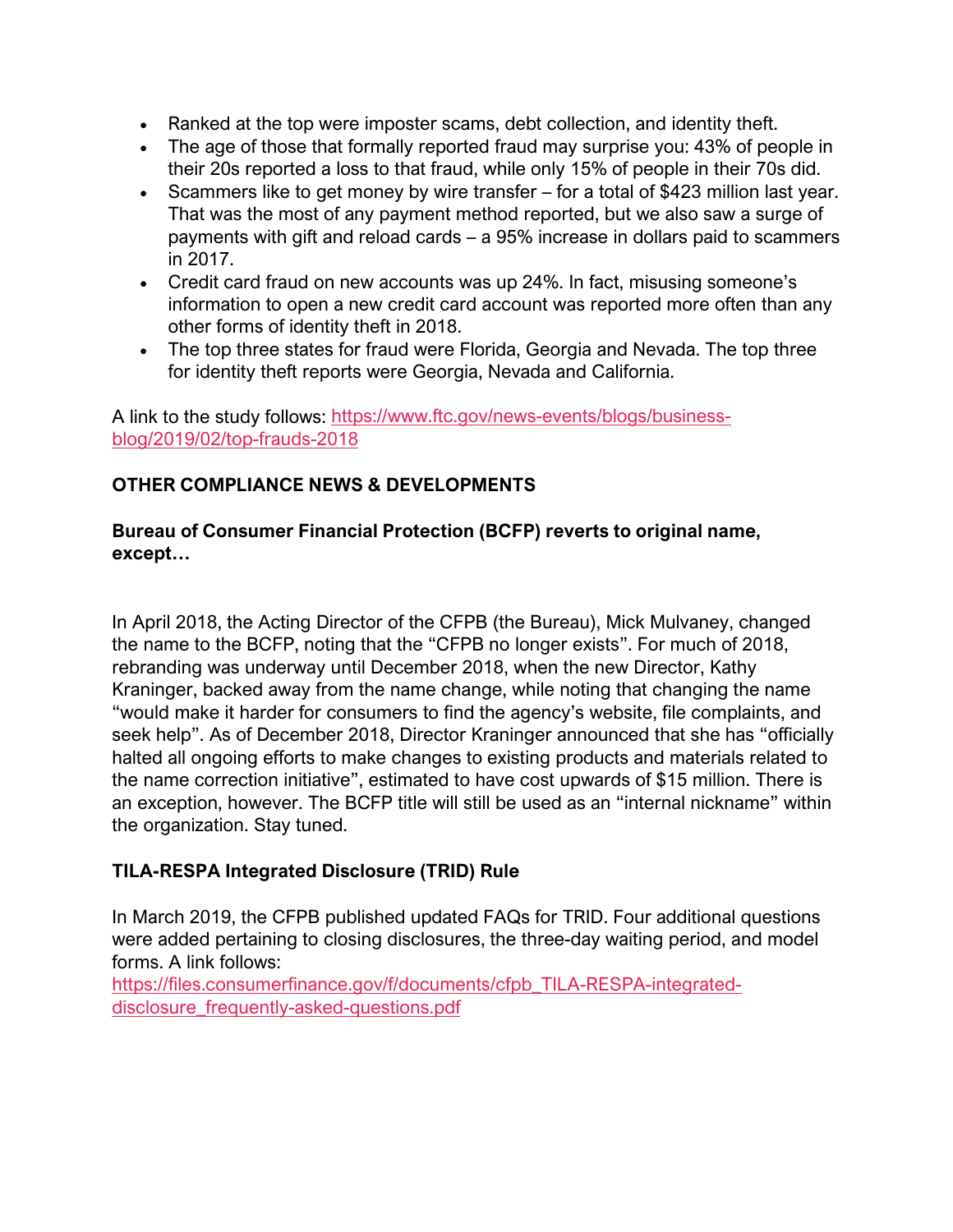## **Audit Committees**

In January 2019, the International Organizations of Securities Commissions (IOSCO) issued a report on "Good Practices for Audit Committees in Supporting Audit Quality" that outlines the role Audit Committees are expected to play in fostering high-quality audits for publicly listed companies. Although the intended audience is publicly listed companies, the principles within can be easily applied to the Audit Committee of any financial institution as a form of self-assessment. A link to the report follows: <https://www.iosco.org/library/pubdocs/pdf/IOSCOPD618.pdf>

## **HMDA Reporting**

On January 31, 2019, the CFPB published "Reportable HMDA Data: A Regulatory and Reporting Overview Reference Chart for Data Collected in 2019". The chart is designed to be a reference tool for data points that are required to be collected and reported. A link follows:

[https://files.consumerfinance.gov/f/documents/cfpb\\_reportable-hmda-data\\_regulatory](https://files.consumerfinance.gov/f/documents/cfpb_reportable-hmda-data_regulatory-and-reporting-overview-reference-chart-2019.pdf)[and-reporting-overview-reference-chart-2019.pdf](https://files.consumerfinance.gov/f/documents/cfpb_reportable-hmda-data_regulatory-and-reporting-overview-reference-chart-2019.pdf)

The Bureau also published policy guidance for HMDA data compiled in or after 2018, as follows:

[https://www.govinfo.gov/content/pkg/FR-2019-01-31/pdf/2018-](https://www.govinfo.gov/content/pkg/FR-2019-01-31/pdf/2018-28404.pdf?utm_campaign=subscription%20mailing%20list&utm_source=federalregister.gov&utm_medium=email) [28404.pdf?utm\\_campaign=subscription%20mailing%20list&utm\\_source=federalregister.](https://www.govinfo.gov/content/pkg/FR-2019-01-31/pdf/2018-28404.pdf?utm_campaign=subscription%20mailing%20list&utm_source=federalregister.gov&utm_medium=email) [gov&utm\\_medium=email](https://www.govinfo.gov/content/pkg/FR-2019-01-31/pdf/2018-28404.pdf?utm_campaign=subscription%20mailing%20list&utm_source=federalregister.gov&utm_medium=email)

## **Community Reinvestment Act (CRA)**

The FFIEC released version 2019 for the CY 2019 CRA data due March 2, 2020. A link follows:

<https://www.ffiec.gov/software/software.htm>

#### **Suspicious Activity Report (SAR) Analysis/Elder Financial Abuse**

In February 2019, the CFPB released a report about key facts, trends and patterns revealed in SARs involving elder fraud filed by banks, credit unions, money transmitters, and other financial service providers.

The Bureau analyzed 180,000 SARs filed with the Financial Crimes Enforcement Network (FinCEN) from 2013 to 2017. The effort was birthed out of the increasing number of older customers falling prey to "financial exploitation by perpetrators ranging from offshore scammers to close family members".

Notable findings: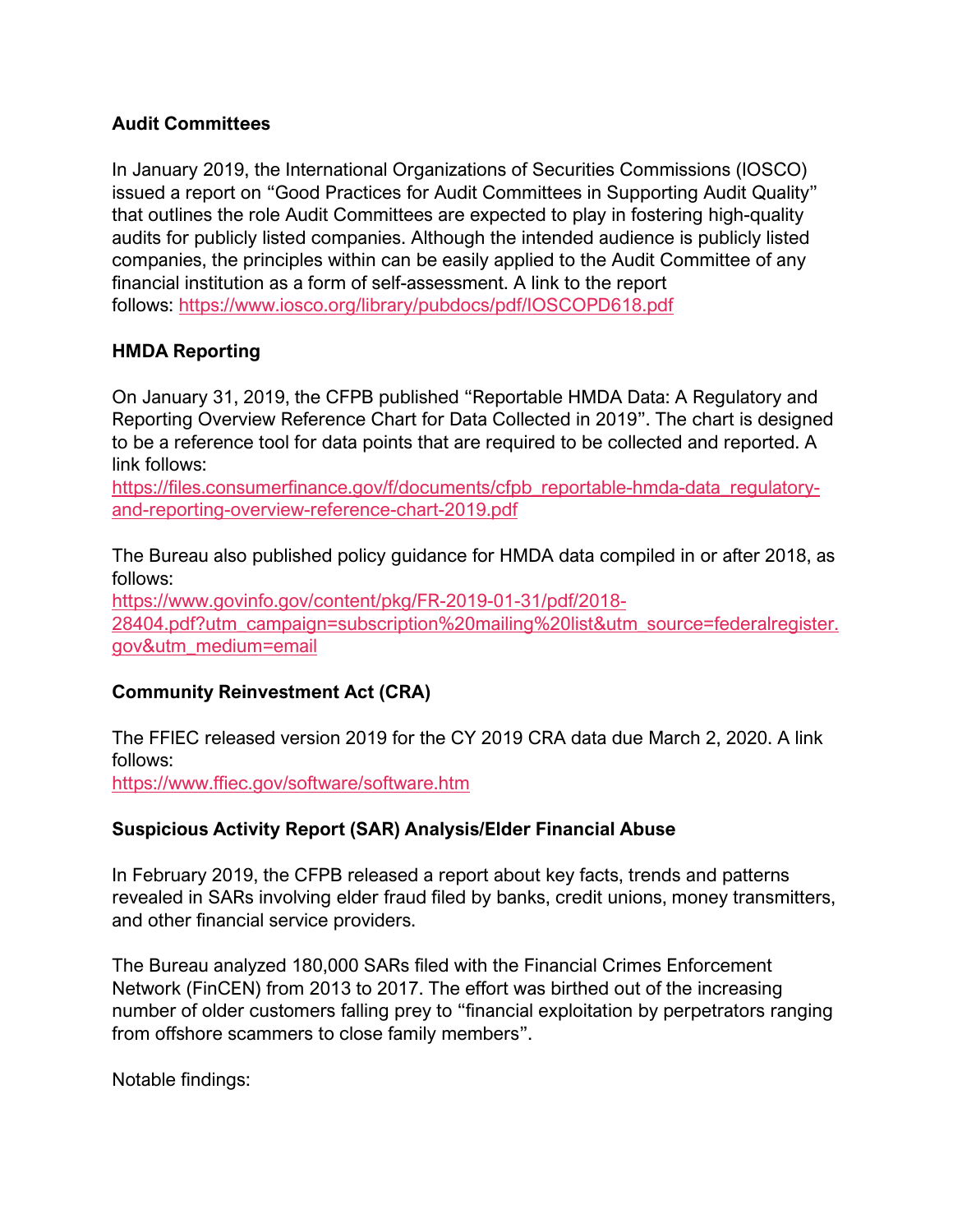- SAR filings on elder financial exploitation (EFE) quadrupled from 2013 to 2017.
- More than half of the SARs involved a money transfer. The second-most common financial product used to move funds was a checking or savings account (44%).
- Money services businesses (MSB) have filed an increasing share of EFE SARs. In 2016, MSB filings surpassed depository institution (DI) filings. In 2017, MSB SARs comprised 58% of EFE SARs, compared to 15% in 2013.
- Financial institutions reported a total of \$1.7 billion in suspicious activities in 2017, including actual losses and attempts to steal older adults' funds.
- For SARs involving a loss to an older adult, the average amount lost was \$34,200.
- One third of the individuals who lost money were aged 80 or older. Adults aged 70 to 79 had the highest average monetary loss (\$45,300).

#### A link

follows: [https://s3.amazonaws.com/files.consumerfinance.gov/f/documents/cfpb\\_suspici](https://s3.amazonaws.com/files.consumerfinance.gov/f/documents/cfpb_suspicious-activity-reports-elder-financial-exploitation_report.pdf) [ous-activity-reports-elder-financial-exploitation\\_report.pdf](https://s3.amazonaws.com/files.consumerfinance.gov/f/documents/cfpb_suspicious-activity-reports-elder-financial-exploitation_report.pdf)

#### **Fair Lending**

On February 8, 2019, the Bureau issued its sixth Fair Lending Report to Congress. The report describes the CFPB's fair lending activities in prioritization, supervision, enforcement, rulemaking, interagency coordination and outreach for calendar year 2017. A link follows:

[https://www.govinfo.gov/content/pkg/FR-2019-02-08/pdf/2019-](https://www.govinfo.gov/content/pkg/FR-2019-02-08/pdf/2019-01568.pdf?utm_campaign=subscription%20mailing%20list&utm_source=federalregister.gov&utm_medium=email)

[01568.pdf?utm\\_campaign=subscription%20mailing%20list&utm\\_source=federalregister.](https://www.govinfo.gov/content/pkg/FR-2019-02-08/pdf/2019-01568.pdf?utm_campaign=subscription%20mailing%20list&utm_source=federalregister.gov&utm_medium=email) [gov&utm\\_medium=email](https://www.govinfo.gov/content/pkg/FR-2019-02-08/pdf/2019-01568.pdf?utm_campaign=subscription%20mailing%20list&utm_source=federalregister.gov&utm_medium=email)

## **Flood**

In January 2019, regulators issued a joint final rule governing private flood insurance acceptance, effective July 1, 2019. It implements the Biggert-Waters Act provision that requires federally regulated lending institutions to accept private flood insurance policies that meet certain statutory criteria. In addition to placing the onus on the lender to determine whether a policy meets the new requirements, if the following statement is included in the flood insurance policy the institution is allowed to accept the insurance without additional review: "This policy meets the definition of private flood insurance contained in 42 U.S.C. 4012a(b)(7) and the corresponding regulation."

Finally, the provision opens the doors for the purchase of flood insurance that may be less expensive than polices offered commercially or through the National Flood Insurance Program (NFIP). A link to the rule follows: <https://www.occ.gov/news-issuances/news-releases/2019/nr-ia-2019-15.html>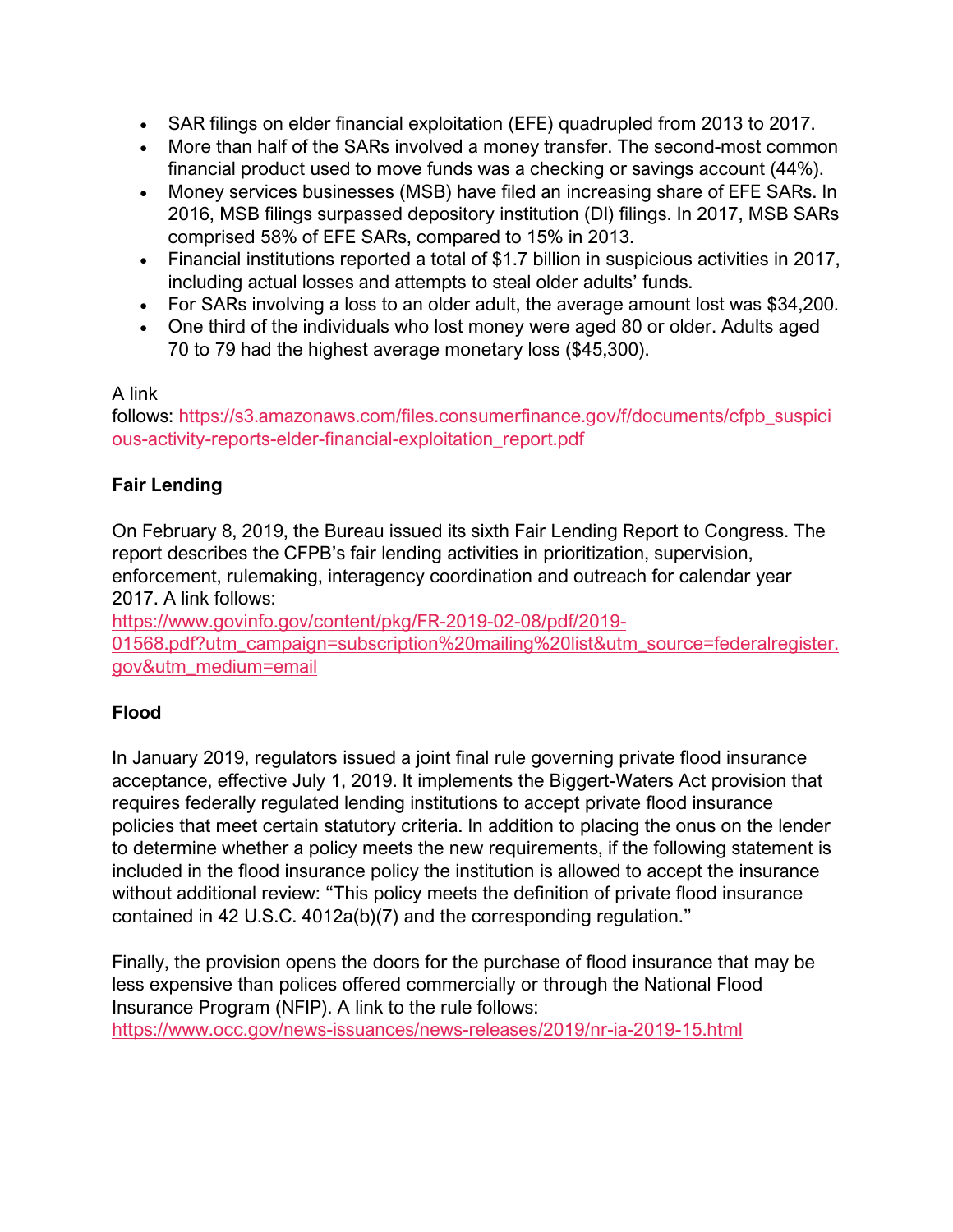## **Consumer Complaints**

The CFPB recently published a "Complaint Snapshot" that highlights trends and data points identified as a result of analyzing consumer complaints submitted between November 1, 2016 and October 31, 2018. The majority of the complaints submitted focused on trouble during the payment process (42%) and struggling to pay mortgage (36%). A link to the document follows:

[https://www.consumerfinance.gov/documents/7211/cfpb\\_complaint-snapshot](https://www.consumerfinance.gov/documents/7211/cfpb_complaint-snapshot-mortage_2019-01_liwsYNV.pdf)[mortage\\_2019-01\\_liwsYNV.pdf](https://www.consumerfinance.gov/documents/7211/cfpb_complaint-snapshot-mortage_2019-01_liwsYNV.pdf)

# **Fair Debt Collection Practices Act (FDCPA)**

In March 2019, the Bureau published their annual FDCPA Report. The Bureau received approximately 81,500 complaints about debt collection in 2018, making debt collection one of the most common consumer complaints. A link follows: [https://files.consumerfinance.gov/f/documents/cfpb\\_fdcpa\\_annual-report-congress\\_03-](https://files.consumerfinance.gov/f/documents/cfpb_fdcpa_annual-report-congress_03-2019.pdf) [2019.pdf](https://files.consumerfinance.gov/f/documents/cfpb_fdcpa_annual-report-congress_03-2019.pdf)

# **NOTABLE SANCTIONS AND ENFORCEMENT ACTIONS**

## **Unfair, Deceptive or Abusive Acts and Practices (UDAAP)**

Avant, LLC, an online lending company, settled with the FTC over charges that it engaged in unfair and deceptive lending practices. A link follows: [https://www.ftc.gov/news-events/press-releases/2019/04/online-lending-company](https://www.ftc.gov/news-events/press-releases/2019/04/online-lending-company-agrees-settle-ftc-charges-it-engaged?utm_source=govdelivery)[agrees-settle-ftc-charges-it-engaged?utm\\_source=govdelivery](https://www.ftc.gov/news-events/press-releases/2019/04/online-lending-company-agrees-settle-ftc-charges-it-engaged?utm_source=govdelivery)

# **\$1.3 Billion – Office of Foreign Assets Control (OFAC) Violations**

UniCredit AG (UCB) was ordered to pay a fine of \$1.3 billion for routing illegal payments through US financial institutions for the benefit of the sanctioned entities in ways that concealed those entities' involvement. According to OFAC, between January 2007 and December 2011, UCB processed over 2,000 payments totaling over \$500 million. Banks that were involved in some manner with this scheme are required to establish Settlement Agreements with OFAC as part of a broader commitment to enhance sanctions compliance.

## **Fair Housing Act**

The OCC has assessed a \$25 million civil money penalty against Citibank, N.A., for violations of the Fair Housing Act, 42 USC §3601 – 3619, and its implementing regulation, 24 CFR 100. The Bank had a program that offered either reduced interest rates or a credit to closing costs. The program was applied in a manner that excluded